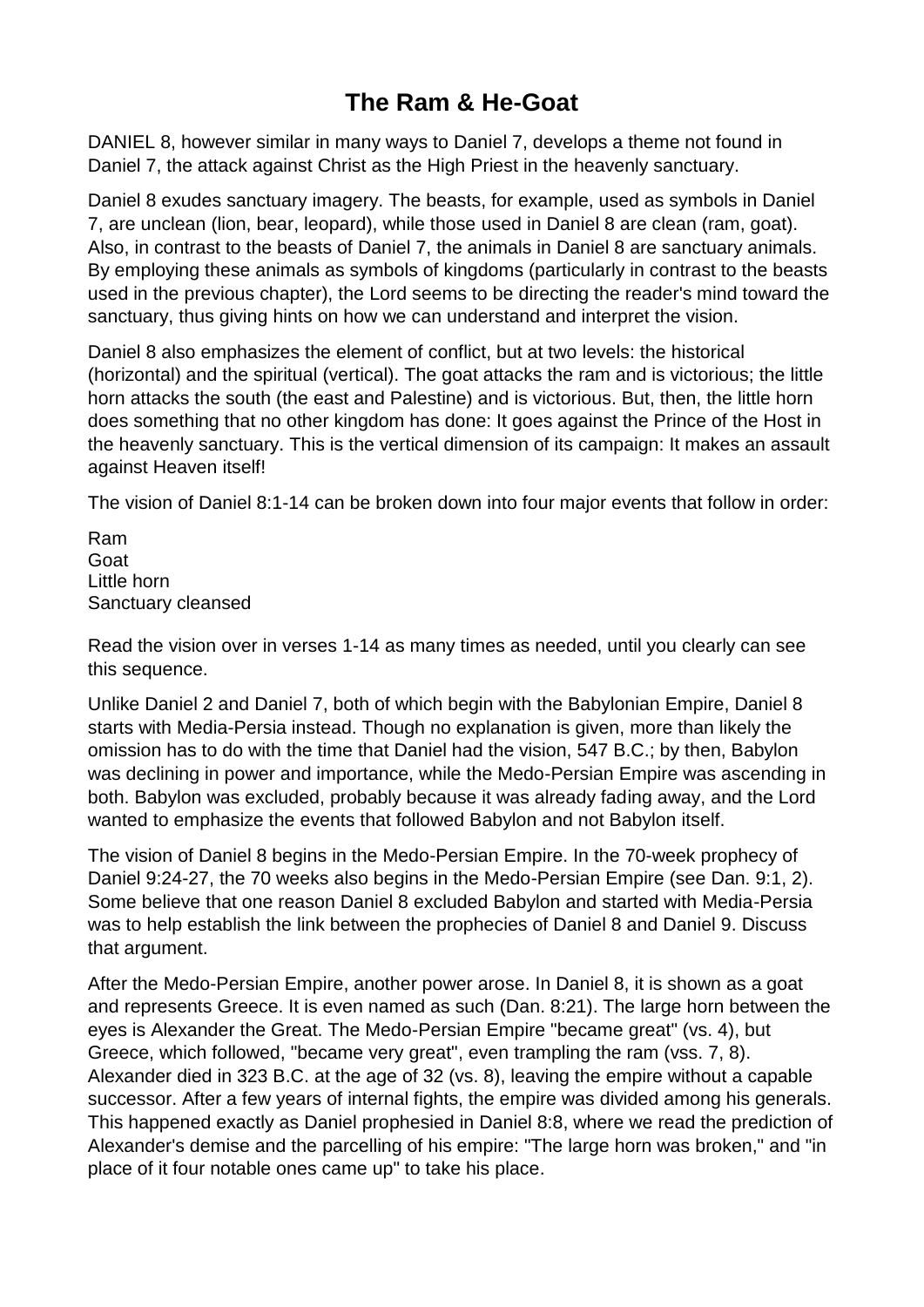## **THE LITTLE HORN—PART 1** (Dan. 8:9, 10, 23-25).

Daniel 8 depicted four major events: ram, goat, little horn, sanctuary cleansed. The ram was Media-Persia, and the goat was Greece. Next comes the little horn. Who is this power, and what does it do?

The correct identification of the little horn is of crucial importance.

First, it represents an empire that "grew exceedingly great" (Dan. 8:9), in contrast to Greece, which "grew very great" (vs. 8), and Media-Persia, which "became great" (vs. 4).

Second, the little horn originates from one of the four cardinal points of the compass, not from one of the divisions of the Greek Empire, suggesting that it is another empire.

Third, the parallelism between Daniel 2, 7, and 8 clearly shows that the horn represents a new power, the fourth power of the previous visions, and this is Rome, which conquered Egypt to the south, Syria to the east, and "the Beautiful land" of Judea. At first, the horn was fundamentally a military and political power, conquering other nations. In this phase, it represented pagan, or imperial, Rome.

Read Daniel 8:9-12 again carefully. At what point does the activity of the little horn shift from the horizontal (military, political) to the vertical (spiritual)? What appears to be the object of this vertical attack?

The little horn attempted something that no other power had done before: It reached up to the heavens, signifying its challenge to God's authority, an act that reflects the same spirit of rebellion that possessed Lucifer at the beginning of the great controversy (Isa. 14:13, 14).

The attack of the little horn against the sanctuary is described in military terms (compare vs. 12). In the earthly sanctuary, an army ("a host") of Levites protected it against desecration (Num. 18:1-10; 1 Chron. 9:27-33). The enemy would have to fight first the Levitical guard and defeat it before having access to the sanctuary itself and to the ministering priest. This same picture is used in Daniel 8. The little horn attacks the heavenly host and casts "down some of the host" (vs.10); it then goes into the sanctuary where he "exalted himself as high as the Prince of the host" (vs. 11). The little horn is attacking Heaven and a ministry in heaven.

## **THE LITTLE HORN—PART 2** (Dan. 8:10-12).

So far, this chapter has revealed the following sequence of events:

Media-Persia, Greece, Rome (pagan/papal). Indeed, the little horn represents Rome in its pagan and papal aspects. Passages dealing with the horizontal, political expansion refer to imperial Rome (vs. 9), while the religious, vertical growth designates the second, or papal, phase (vss. 10-12), the part that Daniel spends numerous verses describing in detail.

Identify the Prince of the host, or the Prince of princes, who comes under attack by the little horn. Josh. 5:13, 14; Dan. 8:11, 25.

The title "Prince of the host," or "captain of the host of the Lord," is found in one other place in the Bible (Josh. 5:14), and it designates a heavenly being identified as the Lord Himself (Josh. 6:2), the pre-incarnated Christ. In Daniel, this Prince is also the Son of man, the Messiah, the King, and the Priest (Dan. 7:13; 9:25; 12:1). In Daniel 7 He is described primarily as King, but in Daniel 8:11, He is officiating in the heavenly sanctuary. What